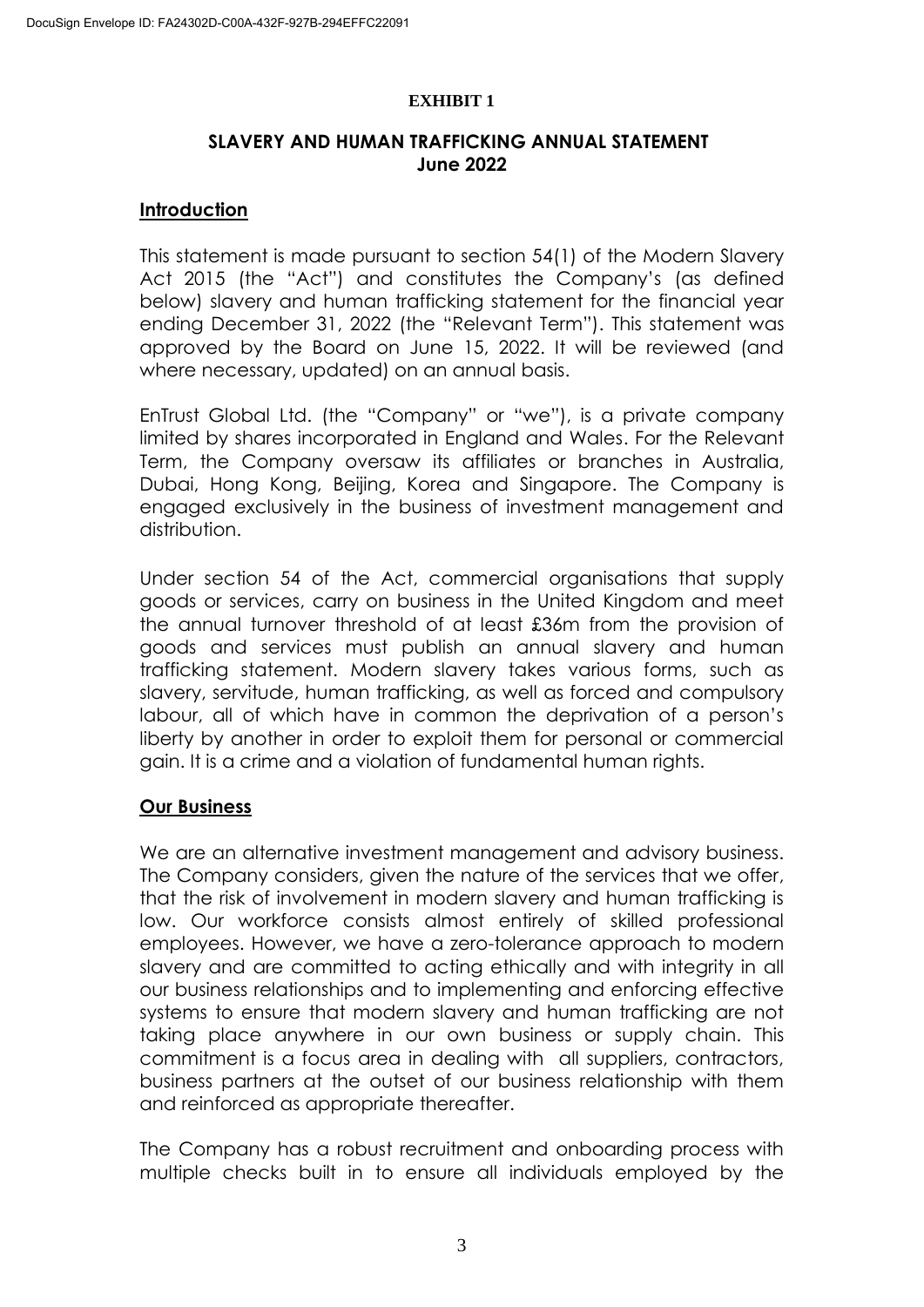Company have the right to work in the United Kingdom, are paid a fair salary in compliance with all relevant rules and regulations, and are not subjected to human trafficking or forced labour.

We maintain a reputation for conducting our business activities in the highest ethical and professional manner. All employees are expected to comply with EnTrust Global's Code of Conduct which sets out basic principles designed to guide our employees, officers and directors. All employees, officers, and directors must conduct themselves in accordance with this Code and seek to avoid even the appearance of improper behaviour.

Our commitment to creating and sustaining a diverse workforce is absolute and sustaining a work environment where our people feel comfortable bringing their full selves to work and are empowered to reach their full potential is a priority. We emphasise fair treatment of people, as demonstrated by our anti-discrimination and conductrelated policies. Relevant policies are reinforced through regular diversity and inclusion training.

# **Our Due Diligence and Risk Mitigation Processes**

We also believe that the risk of modern slavery at our vendors and suppliers is minimal. Given the nature of our business, we do not sell physical goods for which components or raw materials are sourced. We pride ourselves on our reputation for conducting our business activities in the highest ethical and professional manner and we expect our suppliers to adhere to these same standards and principles. The Company's supply chain includes the following types of third-party suppliers (many of which are also independently subject to the provisions of the Act):

- banks, broker-dealers and other third parties that distribute investment funds managed by the Company and its affiliates;
- audit, compliance, law and accounting firms that provide professional services for the Company;
- investment managers and advisors that provide investment management and advisory services for the institutional and high net worth individual clients for whom the Company provides separately managed accounts;
- commercial real estate, cleaning, office supply and related service providers required to support the day-to-day operations of the Company and its subsidiaries; and
- payroll providers, pension fund managers and providers, private healthcare and dental care providers, employee benefits providers and other associated service providers.

To a lesser extent, we utilise other services such as food, cleaning services, and purchase off-the-shelf goods such as technology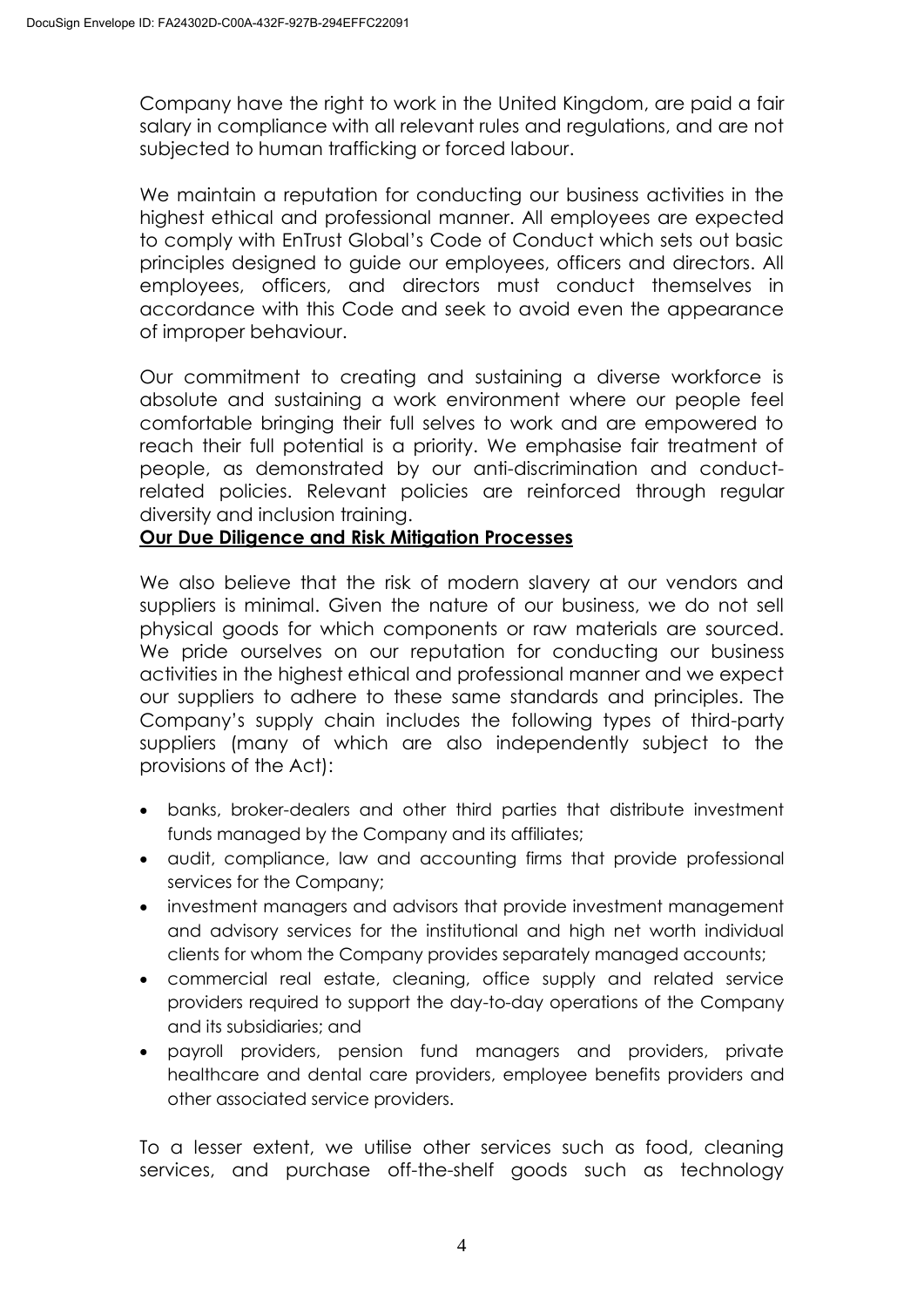equipment, and stationery. Given the limited nature of our business relationships with these vendors, we believe that the risk of modern slavery at these vendors is low and we note that we do not have the practical ability to assess each of their employment practices or supply chains.

As part of its initiative to identify and reduce the risk of slavery and human trafficking occurring within our supply chain, the Company:

- ensures that all legal obligations are complied with in the recruitment and on-boarding process;
- recruits, promotes and develops its people on the grounds of merit and capability alone;
- conducts due diligence to assess the risk of slavery or human trafficking, and monitors potential risk areas in our supply chains; and
- ensures that whistle-blowers, if any, are protected.

The Company uses the following key performance indicators (KPIs) to measure how effective we have been to ensure that slavery and human trafficking is not taking place in any part of our business or supply chains:

- where possible it has built, and intends to continue to build, long standing relationships with its third-party service providers and suppliers;
- places obligations on its suppliers and service providers to comply with all applicable laws which, where relevant, would include compliance with the Act;
- has analysed a sample set of suppliers to validate their adherence to the Act by reviewing their website declarations;
- in light of Covid-19, has implemented relevant policies in the supply chain, including social distancing measures and paying statutory sick pay, where applicable;
- has appointed an anti-slavery officer to help coordinate activities and increase awareness;
- our recruitment, employment and internal policies remain in full compliance with all applicable laws and regulations;
- will continue to build capability so that our employees understand what steps should be taken to prevent modern slavery in our supply chains; and
- we reserve the right to audit any of our suppliers and, as appropriate, will require them to take specific measures to ensure that the risk of slavery is significantly reduced. We expect our suppliers to engage constructively and responsibly, and to remedy any issues in a timely manner. In the event of a failure to resolve the situation rapidly and satisfactorily, we will terminate the contract.